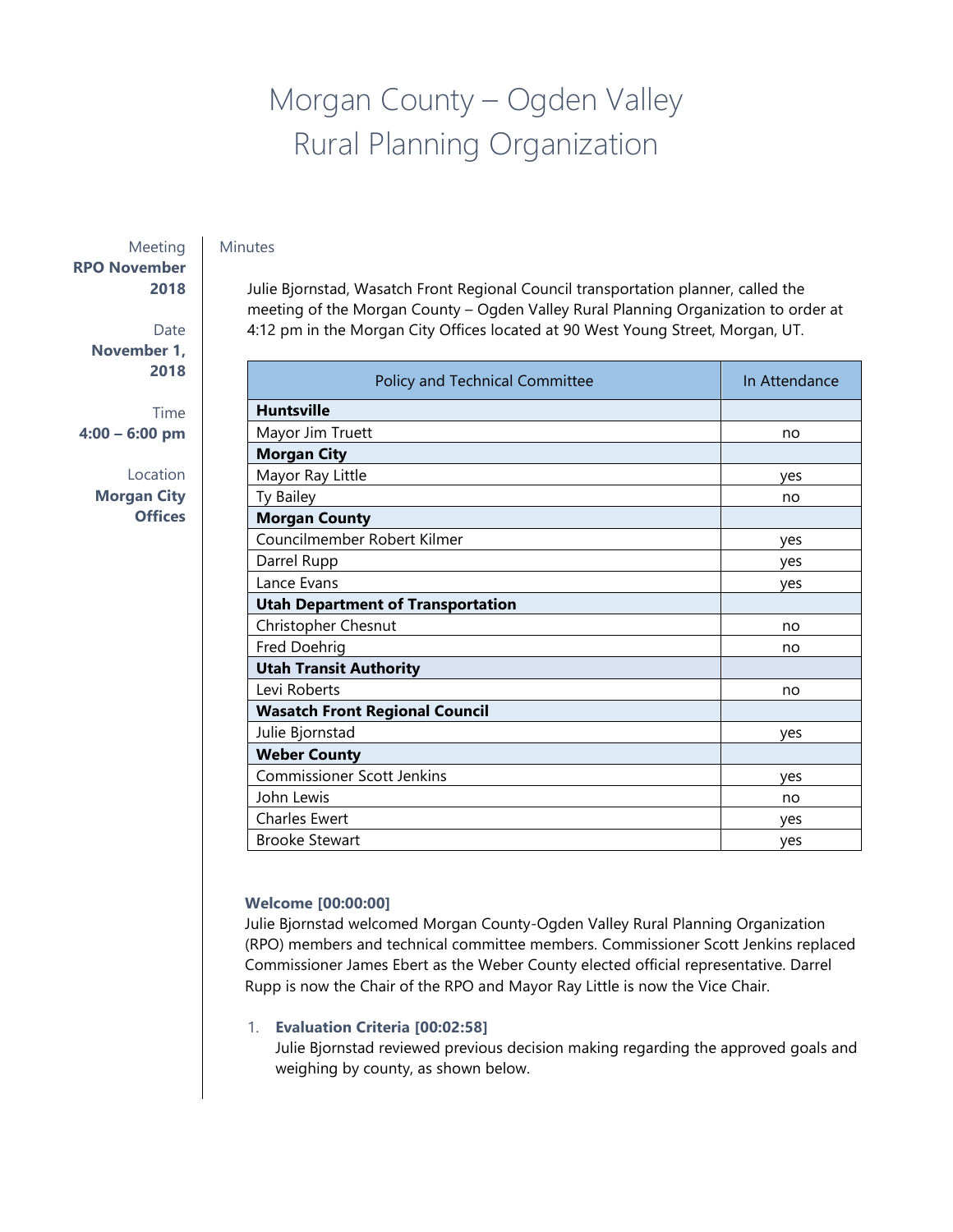| Goal                                     | <b>Morgan County</b><br><b>Weighing</b> | <b>Weber County</b><br><b>Weighing</b> |
|------------------------------------------|-----------------------------------------|----------------------------------------|
| Improve safety                           | 25%                                     | 30%                                    |
| Assure mobility                          | 20%                                     | 10%                                    |
| Maintenance and corridor preservation    | 20%                                     | 10%                                    |
| Provide access to jobs and businesses    | 20%                                     | 10%                                    |
| Provide access to recreation             | 5%                                      | 15%                                    |
| Safely accommodate active transportation | 10%                                     | 25%                                    |

Draft evaluation criteria were distributed to meeting attendees for review and discussion. These evaluation criteria will be used to determine how well a project is meeting an individual goal. Projects have been developed with input from the RPO, technical committee, and public outreach.

Commissioner Jenkins wondered how much money was available for the RPO projects and how the RPO drew down funds. The RPO itself does not apply for funding, nor provide available funding for projects.

### Improve safety

Julie Bjornstad explained UDOT's available safety data, which covers state and nonstate roads. Mayor Little questioned whether the project would get safety points if the project does not directly address safety. All projects would get safety points based on that projects safety index score. The RPO agrees with the proposed safety evaluation criteria.

#### Assure mobility

The statewide travel demand model is currently being updated as part of UDOT's long-range planning process. This model is not yet ready to be used for forecasting purposes. Future forecasts can also be estimated using historic traffic data. Julie Bjornstad reviewed timing of the statewide model and the RPO decided to include that data when available. The RPO agrees with the proposed assure mobility evaluation criteria.

## State of good repair/maintenance and preservation

Julie Bjornstad explained bridge and pavement condition data availability and ways to determine the timing of corridor preservation. Charles Ewert questioned whether a project needed to satisfy all three criteria to receive points. Julie Bjornstad responded that a project would not need to satisfy all three requirements to get points. The RPO discussed what constituted as "corridor preservation." Julie Bjornstad asked if the RPO plan needed to include new roads in Mountain Green. Councilmember Kilmer answered that developers are responsible for new roads. Mayor Little responded the Morgan City also does not purchase land to preserve land for a road. The RPO agrees with the proposed assure mobility evaluation criteria.

## Provide access to jobs and businesses

Darrel Rupp and Councilmember Kilmer inquired whether this goal should be more inclusive to include schools, public services, and government buildings. Charles Ewert recommended altering the goal to read, "jobs and community service; the first bullet point to read, "does it improve direct service;" and the last bullet point to read, "does